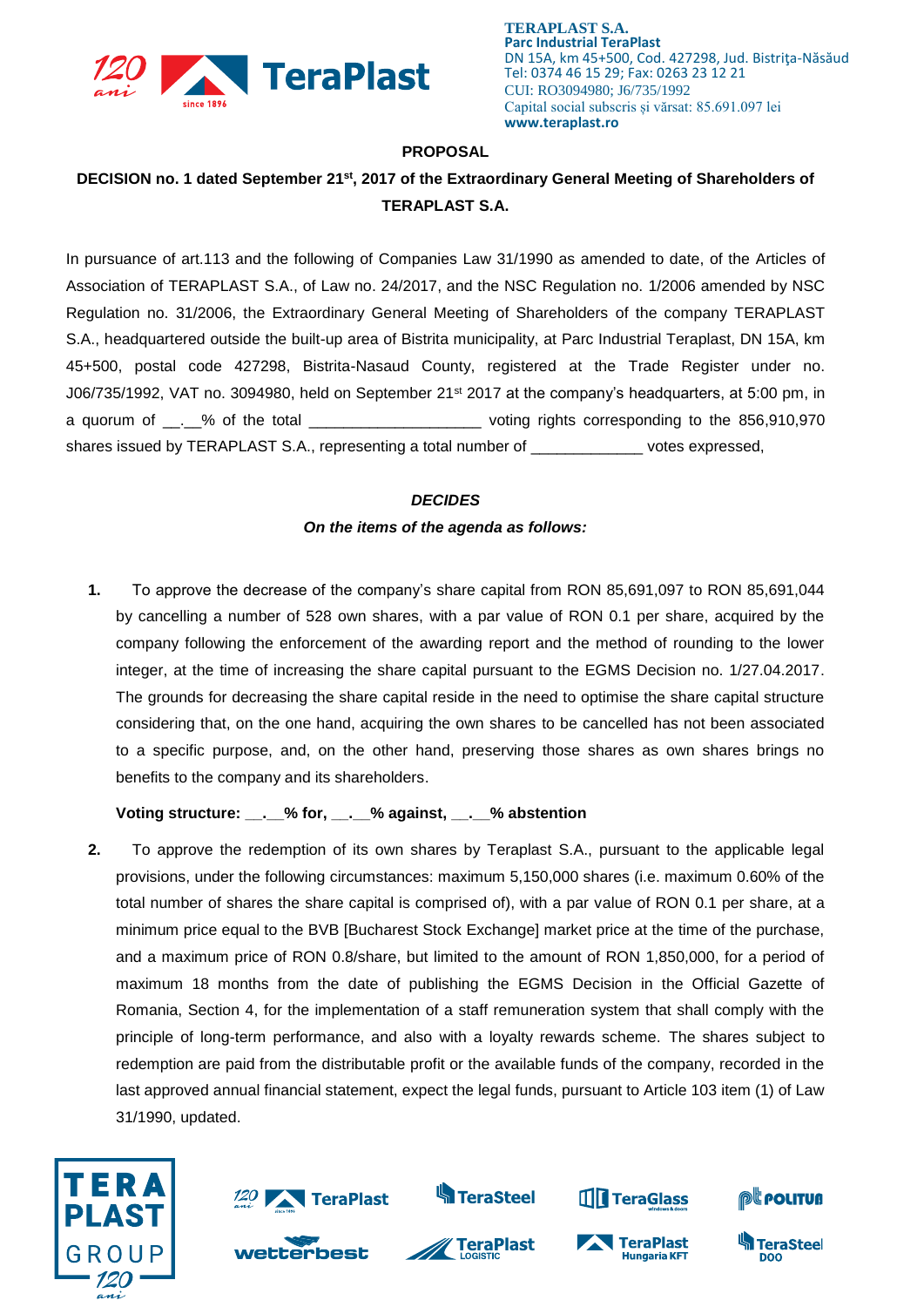

**TERAPLAST S.A. Parc Industrial TeraPlast** DN 15A, km 45+500, Cod. 427298, Jud. Bistriţa-Năsăud Tel: 0374 46 15 29; Fax: 0263 23 12 21 CUI: RO3094980; J6/735/1992 Capital social subscris și vărsat: 85.691.097 lei **www.teraplast.ro**

# **Voting structure: \_\_.\_\_% for, \_\_.\_\_% against, \_\_.\_\_% abstention**

**3.** To authorise the company's Board of Directors to enact and execute the share redemption decision pursuant to item 2 on EGMS agenda.

**Voting structure: \_\_.\_\_% for, \_\_.\_\_% against, \_\_.\_\_% abstention**

**4.** To approve the updating of the Company's Articles of Association in accordance with those approved at item 1 above, as follows:

Art. 7. par. (1) "The subscribed and paid-up share capital of TERAPLAST S.A. is of RON 85,691,097, being divided into 856,910,970 registered shares, with a par value of RON 0.1 per share." shall be amended as follows:

"The subscribed and paid-up share capital of TERAPLAST S.A. is of RON 85,691,044, being divided into 856,910,442 registered shares, with a par value of RON 0.1 per share.

## **Voting structure: \_\_.\_\_% for, \_\_.\_\_% against, \_\_.\_\_% abstention**

**5.** To approve the increase of the maximum limit of indebtedness that the company may contract during the 2017 fiscal year, and to approve the securing of credit and/or leasing contracts which are going to be accessed, but not exceeding the convened limit, by security interests in real estate/pledge, assignments of current and future receivable rights, assignments related to current and future cash, resulting from current accounts and assignment of rights resulting from insurance policies. The Board of Directors suggests for such limit of indebtedness to be raised from a total amount of RON 135,000,000 to RON 185,000,000.

## **Voting structure: \_\_.\_\_% for, \_\_.\_\_% against, \_\_.\_\_% abstention**

**6.** To authorise the Board of Directors to take, for and on behalf of the Company, all the actions and steps required or useful for the enforcement of item 5 of this decision, up to the maximum agreed limit of indebtedness. Therefore, the Board of Directors shall issue decisions on: taking out bank loans, entering into credit/leasing contracts, extending the bank loan/leasing contracts, establishing the security structure corresponding to the taken out/extended bank loan or leasing contracts, restructuring/establishing new maturity dates for the granted loans, changing the structure of the securities for the pending loans, authorising the persons entitled to sign for and on behalf of TERAPLAST S.A. the bank loan contracts / the leasing contracts / the security contracts / the addendums to the bank loan/leasing contracts, and also any other complementary documents or instruments related to or referred to in the bank loan/leasing contracts, security contracts or any other documents, and also to sign any other forms and requests that might be necessary or useful in relation to such bank transactions.

**Voting structure: \_\_.\_\_% for, \_\_.\_\_% against, \_\_.\_\_% abstention**





wetterbest



**S**TeraSteel



**THE TeraGlass**